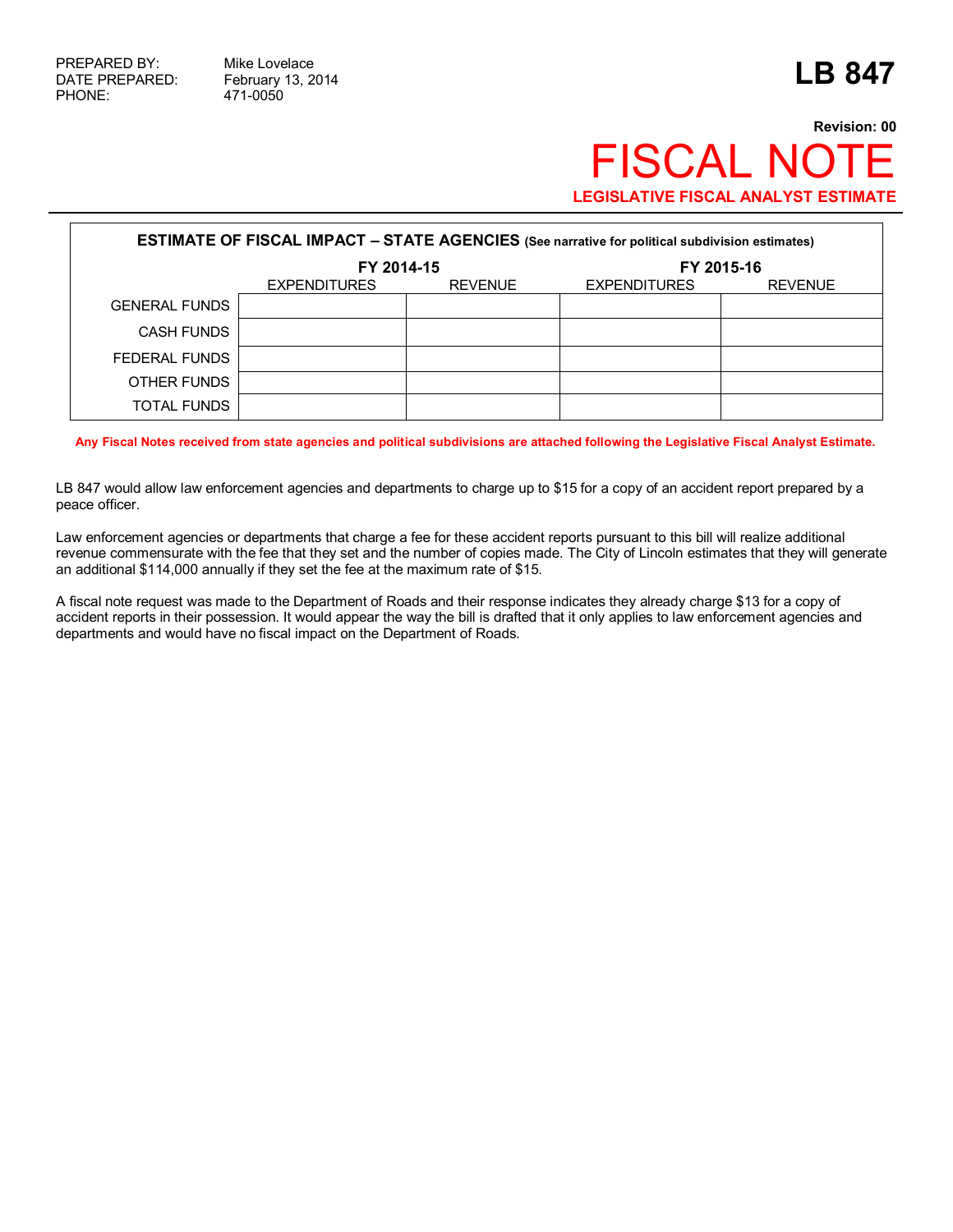**Please complete ALL (5) blanks in the first three lines. 2014**

| LB <sup>(1)</sup><br>847                        |                                                                   |                            |            |                     | <b>FISCAL NOTE</b>            |  |
|-------------------------------------------------|-------------------------------------------------------------------|----------------------------|------------|---------------------|-------------------------------|--|
| State Agency OR Political Subdivision Name: (2) |                                                                   | Nebraska Dept of Roads     |            |                     |                               |  |
| Prepared by: (3)                                | Becky Fleming                                                     | Date Prepared: (4) 1/21/14 |            |                     | Phone: $(5)$ $(402)$ 479 4692 |  |
|                                                 | <b>ESTIMATE PROVIDED BY STATE AGENCY OR POLITICAL SUBDIVISION</b> |                            |            |                     |                               |  |
|                                                 |                                                                   | FY 2014-15                 | FY 2015-16 |                     |                               |  |
|                                                 | <b>EXPENDITURES</b>                                               | <b>REVENUE</b>             |            | <b>EXPENDITURES</b> | <b>REVENUE</b>                |  |
| <b>GENERAL FUNDS</b>                            |                                                                   |                            |            |                     |                               |  |
| <b>CASH FUNDS</b>                               |                                                                   |                            |            |                     |                               |  |
| <b>FEDERAL FUNDS</b>                            |                                                                   |                            |            |                     |                               |  |
| <b>OTHER FUNDS</b>                              |                                                                   |                            |            |                     |                               |  |
| <b>TOTAL FUNDS</b>                              |                                                                   |                            |            |                     |                               |  |

**Explanation of Estimate:**

LB 847 provides for fees for copies of accident reports. The bill allows the law enforcement office or department to charge a fee up to fifteen dollars for a copy of a report made by a peace officer of the office or department.

The Department of Roads currently charges thirteen dollars for a copy of the accident report. This fee is based on current costs for the agency to provide this service. This bill caps the fee at fifteen dollars and would not allow for any increases in future expenses to the agency, if warranted.

 $\Box$ 

No fiscal impact to the Department is anticipated.

|                           |                            |           | BREAKDOWN BY MAJOR OBJECTS OF EXPENDITURE |                     |  |
|---------------------------|----------------------------|-----------|-------------------------------------------|---------------------|--|
| <b>Personal Services:</b> |                            |           |                                           |                     |  |
|                           | <b>NUMBER OF POSITIONS</b> |           | $2014 - 15$                               | $2015 - 16$         |  |
| POSITION TITLE            | $14 - 15$                  | $15 - 16$ | <b>EXPENDITURES</b>                       | <b>EXPENDITURES</b> |  |
|                           |                            |           |                                           |                     |  |
|                           |                            |           |                                           |                     |  |
|                           |                            |           |                                           |                     |  |
|                           |                            |           |                                           |                     |  |
|                           |                            |           |                                           |                     |  |
|                           |                            |           |                                           |                     |  |
|                           |                            |           |                                           |                     |  |
|                           |                            |           |                                           |                     |  |
|                           |                            |           |                                           |                     |  |
|                           |                            |           |                                           |                     |  |
|                           |                            |           |                                           |                     |  |